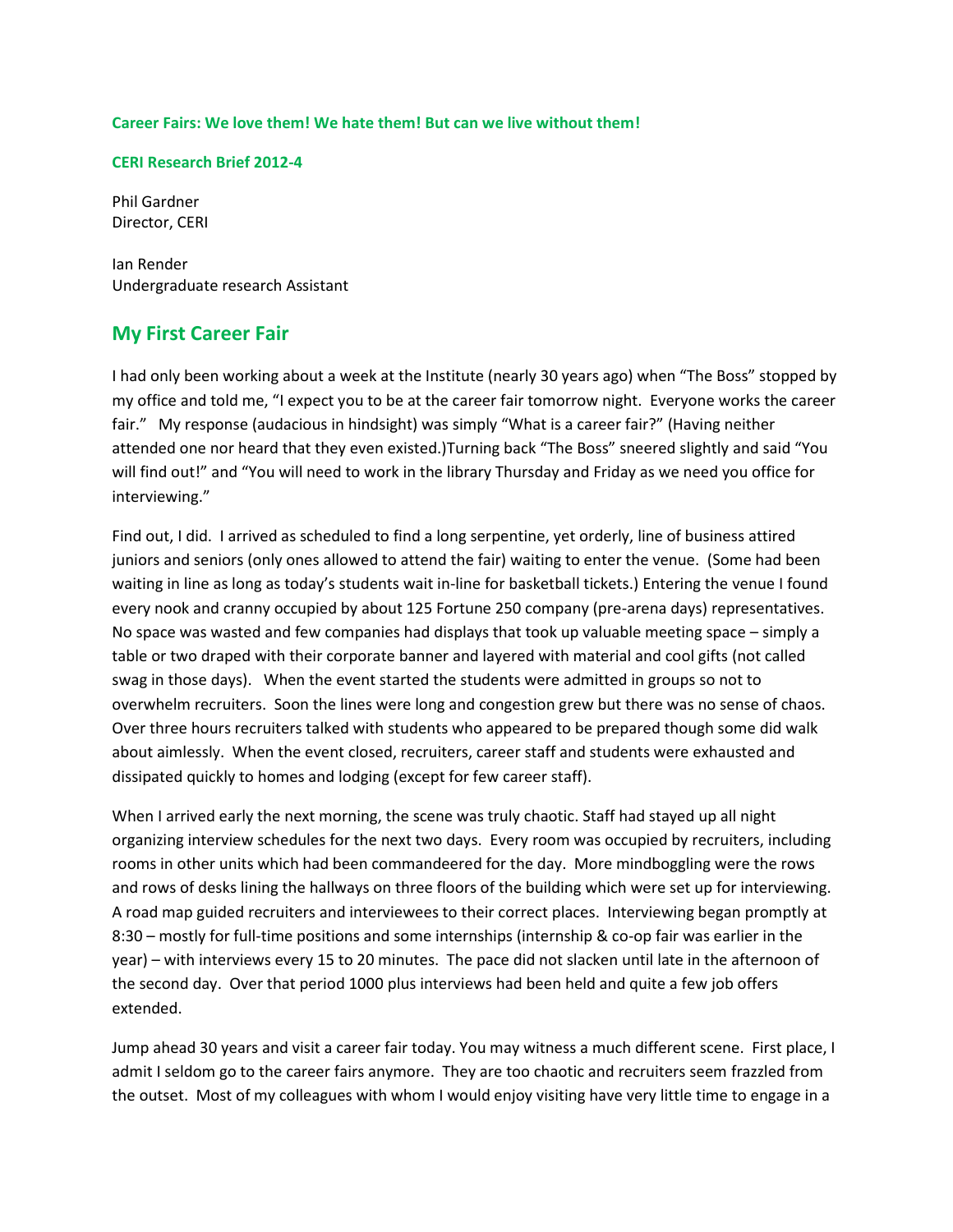conversation as they face a mob of students from the minute the doors open. At MSU the event is huge with over 300 organizations spread over three days in the spectacular sports arena, home of the basketball team. A visual scan sees a very different landscape. First, organizations now bid for prime space to promote their visibility which they also advance with extravagant displays that often incorporate race cars, concept cars, machinery, or whatever connects with students. Many employers seem satisfied with one or two tables but their areas are transformed with eye-catching displays. Attire varies with some students and recruiters in business formal (ties) and more in business casual; but you also notice a number of students dressed as if they just came from class or bed. No restrictions are in place and a recruiter is just as likely to meet a first year student as a graduate student. They enter as a mob and move in surges throughout the venue. When the event is over, fatigue certainly has set in among the staff and recruiters. But some seem to be more resilient (must be an age thing) than others and have enough energy to socialize well into the late hours.

The ability to extend the evening probably reflects the fact that I have not had to abandon my office for interviewing in over ten years (and it is still prime for interviewing despite the piles of articles, books, and manuscripts). No longer do we see rows of tables in the hallways. No longer do we see the intense level of interviewing after the fair. Yes, interviewing takes place; often more for internships than fulltime positions. Occasionally the level of activity does spill over into staff offices. Absent are those frenzied days of 1000 plus interviews.

#### **History of Career Fairs**

The literature is sparse on the origins of the modern college job or career fair. The first placement bureau was established at Yale University in 1919 but in this historical literature there are few clues as to the first fair. Recently, I perused the early volumes of the Journal of College Placement (initially title the Journal of School and College Placement) for any reference to job fairs or expositions. In the first volume, an article reviewed the career practices at four schools (MIT, Lehigh, Texas A&M, and University of Colorado) but none of the directors mentioned a fair in their practices. Scanning through the 1940s until the late 1960s, no article specifically discussed the career fair. Even the historical books by Randy Powell and Harr, Rayman and Gerris do not mention the origins of the career fair. Job expositions (now career fairs) were common right after WWII. The federal government's Office of Employment Services ran job or career expositions (several different names apply to these events) for returning servicemen.

These federal fairs in all likelihood began to take place on college campuses when GIs, using the GI bill, began graduating. The career fair is now considered a signature legacy practice that is rooted in this early post-war period. The connection makes sense in that Fortune 500 companies employed the majority of the workforce in the three decades following the war. Because they needed large numbers of college educated talent these companies endorsed practices that introduced them to many students in a short period. (Early MSU records from this period suggest that General Motors, for example, hired over 200 Spartans a year.) For Fortune 500 companies who now hire only about 35% of the workforce, the career fair remains a pillar of their recruiting strategy. A strategy that Peter Cappelli (Talent on Demand) suggests as inefficient among today's talent management practices. The question is raised as to just how useful and widespread career fairs are? And whose life depends on having the fair?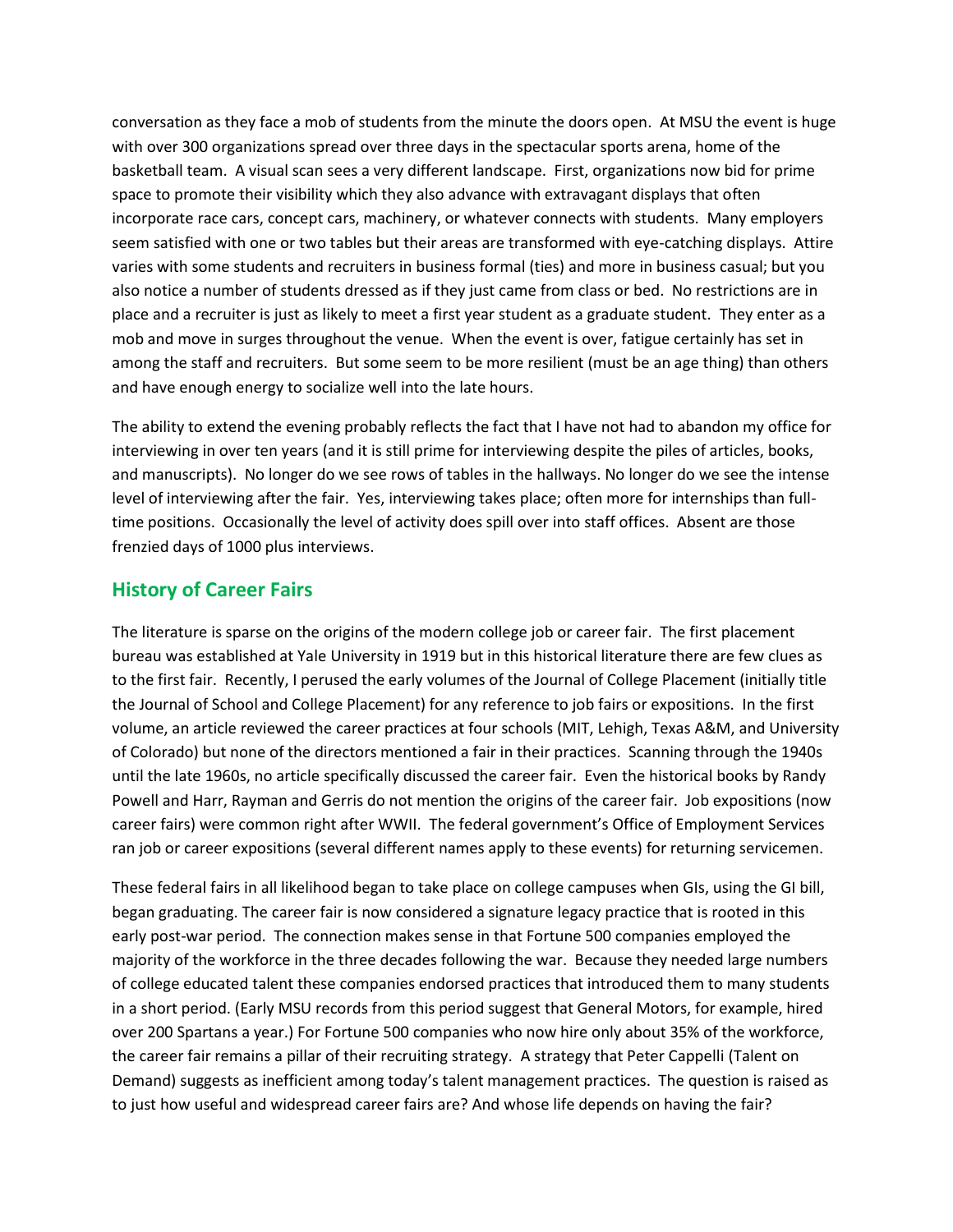# **Today's Career Fair: A Social Event**

As an economist, the benefits of attending career fairs always seem to fall short in matching the costs associated with attending these events. If return on investment (ROI) really mattered, then wouldn't we see a shift to more economically viable means of identifying and recruiting talent? Of course that assumes that the primary goal of the career fair is talent acquisition. Realizing that the fair is one of several recruitment strategies that may or may not be integrated, it is difficult to determine the actual ROI of such an event. With better technologies for tracking interactions at these events and tagging them to eventual hires, the value of attending a career fair may become clearer in the near future. Until that time, career fairs will continue to flourish and remain an anchor in college talent acquisition. But it is strange as to what factors continue to sustain our interest in career fairs.

Why do employers attend fairs? Peter Cappelli (Talent on Demand) argues that many major corporations who have not revised their legacy recruiting systems, established in the 1950s, have failed to address the dynamics of hiring and retaining talent for today's workplace and heavily rely on decades old knowledge and practice to persist in events that appear superficially productive. Career fairs remain popular, despite the economics, because they offer employers these five key outcomes:

- Gain access to a pool of candidates for full-time positions
- Gain access to a pool of candidates for internships and co-ops
- Gain access to a pool of candidates that meet organization's diversity goals
- Extend the corporate "employment" brand to insure future student interest in the organization
- Make connections with student organizations, faculty, and other campus "talent" identifiers

Why do career services provide career fairs? Once upon at time (like a fairy tale), career fairs were the exclusive domain of seniors who were ready to transition into their career. For many engineers and business students the career fair was the silver bullet to their first job offer. Today, an array of objectives may vie, collide, and negate each other as campus planners and advisors strive to make sure each of their constituencies have access to the career fair. But probably the most pragmatic and necessary reason for campus fairs is the financial survival of the career office. Consider this partial list of institutional reasons given for the necessity of having a career fair, often multiple fairs each year:

- Present employment eligible students access to organizations for full-time positions
- Present students seeking internships and co-ops access to organizations
- Present recent graduates who have not attached to the workforce access to employers
- Present diversity candidates to employers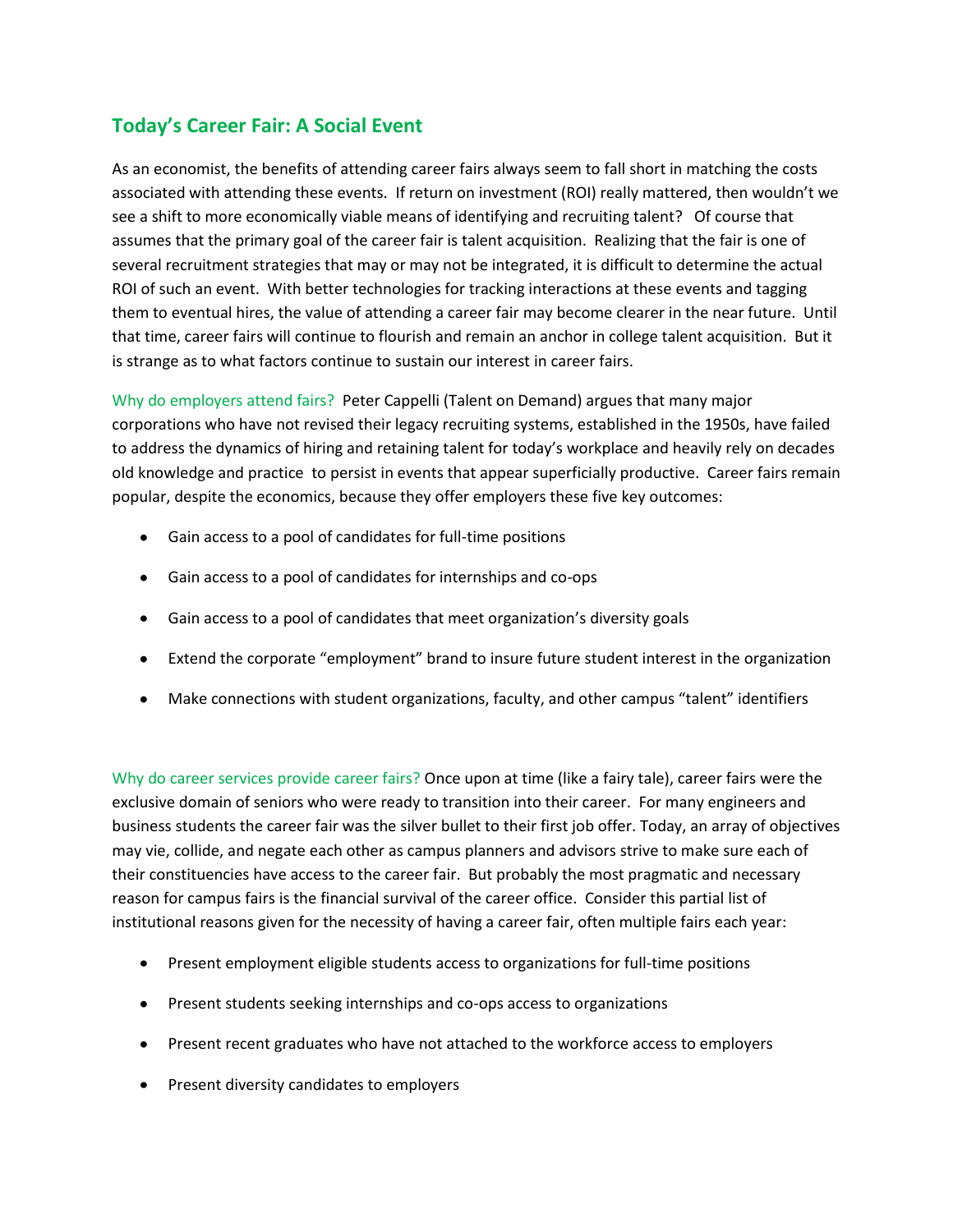- Jump start upper-class students who have failed to initiate their job search (shock therapy)
- Allow freshman and sophomores opportunity to "see what is out there"
- Make stronger connections with key organizations, enhancing partnerships
- Generate revenue for the career operations
- Extend the institutional brand as a viable source of talent (appeasing the all seeing eye of the President and Board of Trustees that "we are doing something" and assure parents that job opportunities are available)

Two decades ago, career fairs were a clear economic strategy to gain candidates for an organization's full-time talent pool and sustain the corporate brand (about the only way), period. Today, they are justified on a mix of reasons, including student development, cultural advancement, financial necessity, economics, organizational branding, and others. The bottom line, and there is nothing wrong with this reason, career fairs have become a big social event which muddies the waters on how to justify their outcomes.

The concern with the lack of clarity in outcomes should raise caution flags on the long-term viability of fairs as technology and corporate scrutiny of hiring practices challenge the existing model of career fairs. It is safe to assume that career fairs will not disappear any time soon as many organizations will need to hire quickly when the economy begins to expand robustly from the current recession. Do not be fooled by this short period of chaos, career fairs have structural issues that will make them less appealing to corporate HR staffs and they will have other strategies to fall back on to sustain branding and access to talent.

#### **Purpose**

Information on career fairs that have been collected over the past 15 years through MSU's Recruiting Trends annual survey has been reviewed to examine changes in the use of career fairs on campus. The most recent Trends survey asked several key questions to employers about the use of career fairs in their recruiting strategies, their challenges with fairs, and what they see as alternatives to fairs if they had a chance to arrange such events. The intention is to provide this information to all parties involved with career fairs in hopes that fairs, not only continue to serve multiple, mixed goals, but actually improve the investment by all parties who attend.

## **Longitudinal Insights**

In the summer of 1998 the Recruiting Trends survey was revised, including questions on the key recruiting strategies that organizations used to find talent. This recruiting strategy question has been modified over the ensuing fifteen years to incorporate new strategies such as social media and alumni employees from an organization's core colleges and universities from which they recruit. The graphic below traces the trend over fourteen years for the use of on-campus interviewing, career fairs and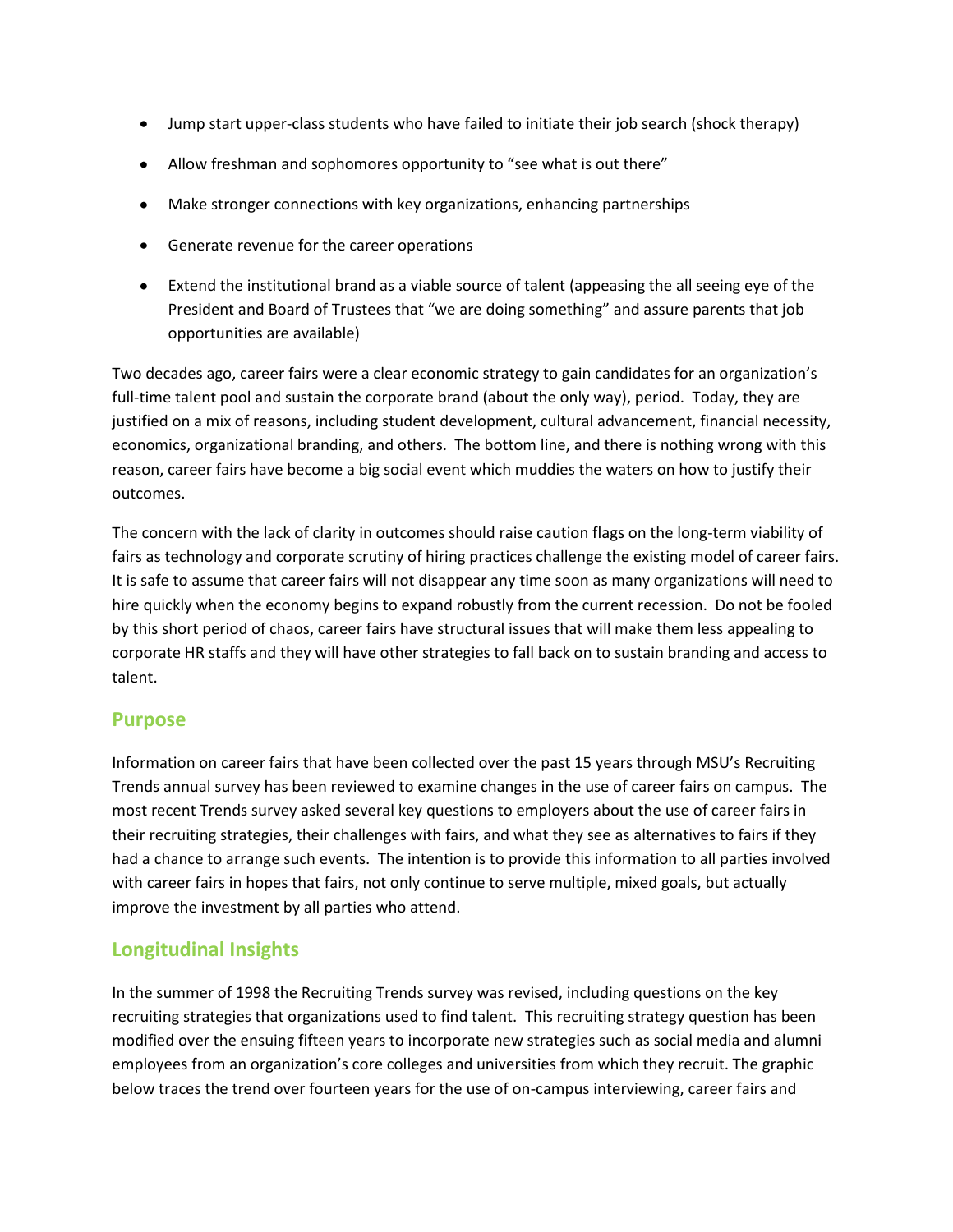internship/co-op programs as key recruiting strategies. There has been an interesting shift in the relationship between these three strategies that are worth pointing out.

In order to make this presentation meaningful, the reader needs some guides for properly interpreting the timeline.

1. Employers represented in the sample. In years 1998-1999 to 2003-2004, the sample size for the report was between 288 and 450 organizations. The organizations were mainly drawn from employers who visited campus to interview and attend career fairs. Beginning in 2004-2005, efforts were made to capture a broader representation of employers who actively sought college talent but may not make regular visits to campus. With the addition of 130 colleges and universities who assist in the research (beginning in 2007-2008), the sample size has increased more than 10 times and introduced a different mix of employers than the earlier time period. The sample size along brings a more accurate (though certainly one has to be careful in generalizing to all organizations that may hire new college talent) picture of the strategies used.

2. Key economic events. The first three years of this time sequence corresponded to the hectic recruiting period of the dot.com boom. The next period reflected the collapse of the dot.com sector and the economic downturn that lasted from 2001 until early 2004. From 2004 through 2007 college recruiting could be described as robust. The serious economic downturn began in the fall of 2008 and is still running it course

3. Correlation does not reveal causation. The three events are highly correlated (move in the same direction) until on-campus interviews (blue line) separates in 2006 (robust hiring period) and begins to decline. The correlation weakens between interviews and the other two but still trends in the same direction. From this information the reasons that on-campus interviews are declining cannot be drawn. But, something is happening.

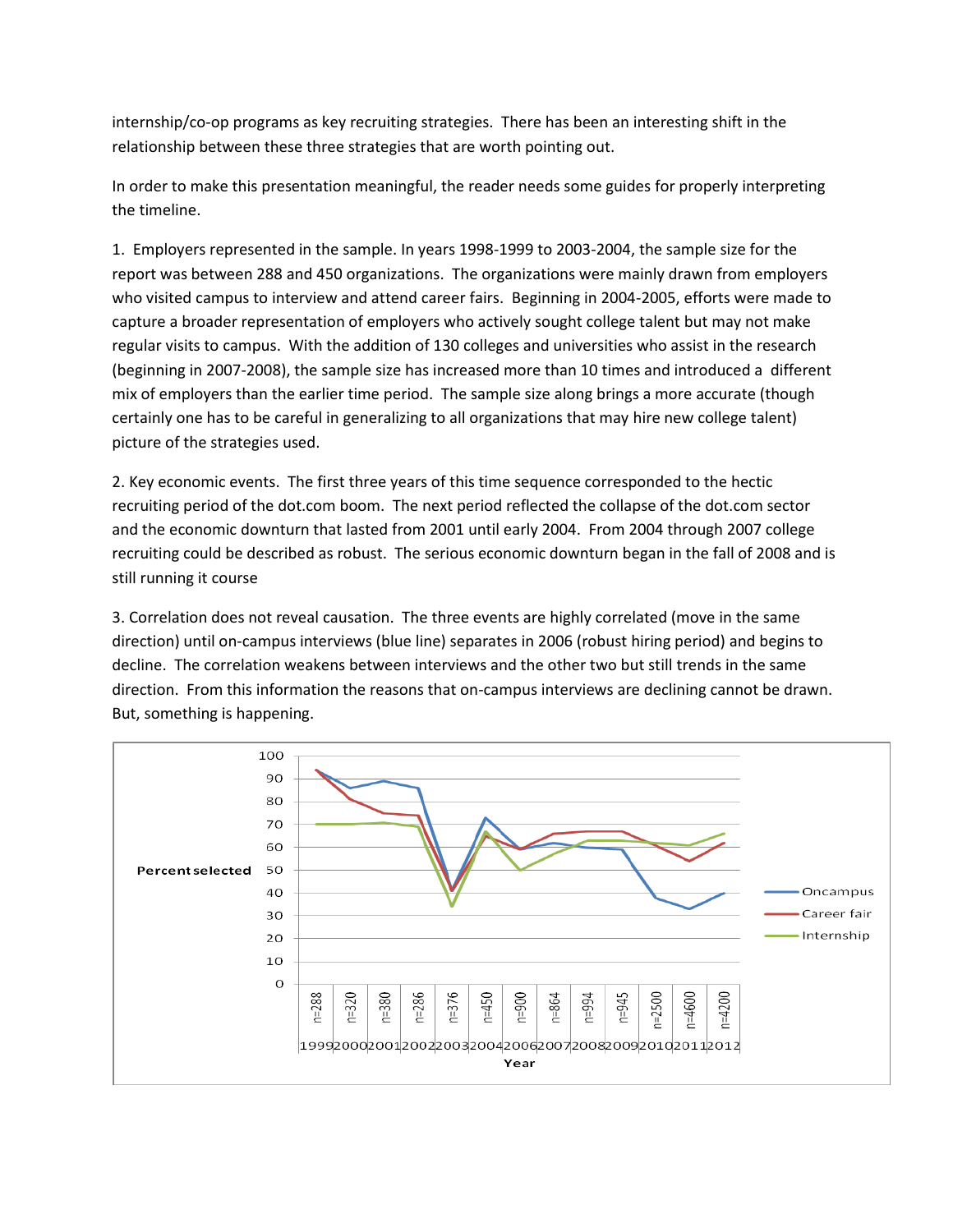#### **Return on Investment**

In surveys like Trends it is very difficult to capture the real dollars spent on different recruiting activities. In fact, some companies have corporate policies that forbid them from releasing these figures to a public entity. To avoid this problem, several questions in the 2004-2005 Recruiting Trends survey (the year prior to the apparent early separation of on-campus interviews from the other two strategies) were asked about how recruiting budgets were allocated and the college recruiting representatives' beliefs on the return on investment.

On campus interviewing grabs the second highest proportion of the college recruiting budget at 21% (listing positions with web based job aggregators ate up the largest portion at 29%). Jobs fairs were allocated about 14% (on average) and internships and co-ops 12%. The latter figure does not reflect the total cost of internships and co-ops to the organization as salaries and supervise costs may be incurred by other units in the organization (another question for another time). The only strategy that exceeds these two strategies is the 19% allocated to advertising positions in media and other venues to attract candidates.

Nearly 35% of employers felt that the return on investment for on-campus interviewing was excellent. Internship and co-op investment was similar (33%) but career fairs lagged at 25%. Yet nearly 80% of employers felt that ROI fell between good and excellent on internships and interviews with fairs lagging a little behind. Overall, on-campus interviews and internships rated the highest with an overall mean of 3.1 compared to just below 2.9 for career fairs. Career fairs were one of the strategies that received a higher percentage of poor ratings (nearly 30%).

This latter figure on the poor rates of return corresponded to a slow decline in the percentage of employers who considered the job fair one of the "best" strategies to find talent. In the 1999-2000 survey over fifty percent of employers listed career fairs among the best by the 2001-2002 the percentage had slipped to 45% (remember this was the beginning of a recession) and has never really recovered.

## **Importance in College Recruiting**

In a recent Recruiting Trends survey (2010-2011) several questions were directed specifically to career fairs as a recruiting strategy. The first question queried as to the importance of the career fair in the organization's overall recruiting strategy compared to five -- seven years ago. Of the 3500 employer representatives who answered this question, 34% did not include career fairs in their recruiting strategies. Of those organizations that attended career fairs:

- 33% indicated that career fairs were *much less* to *somewhat less* important than seven years earlier
- 35% indicated that career fairs held the *same* level of importance as seven years earlier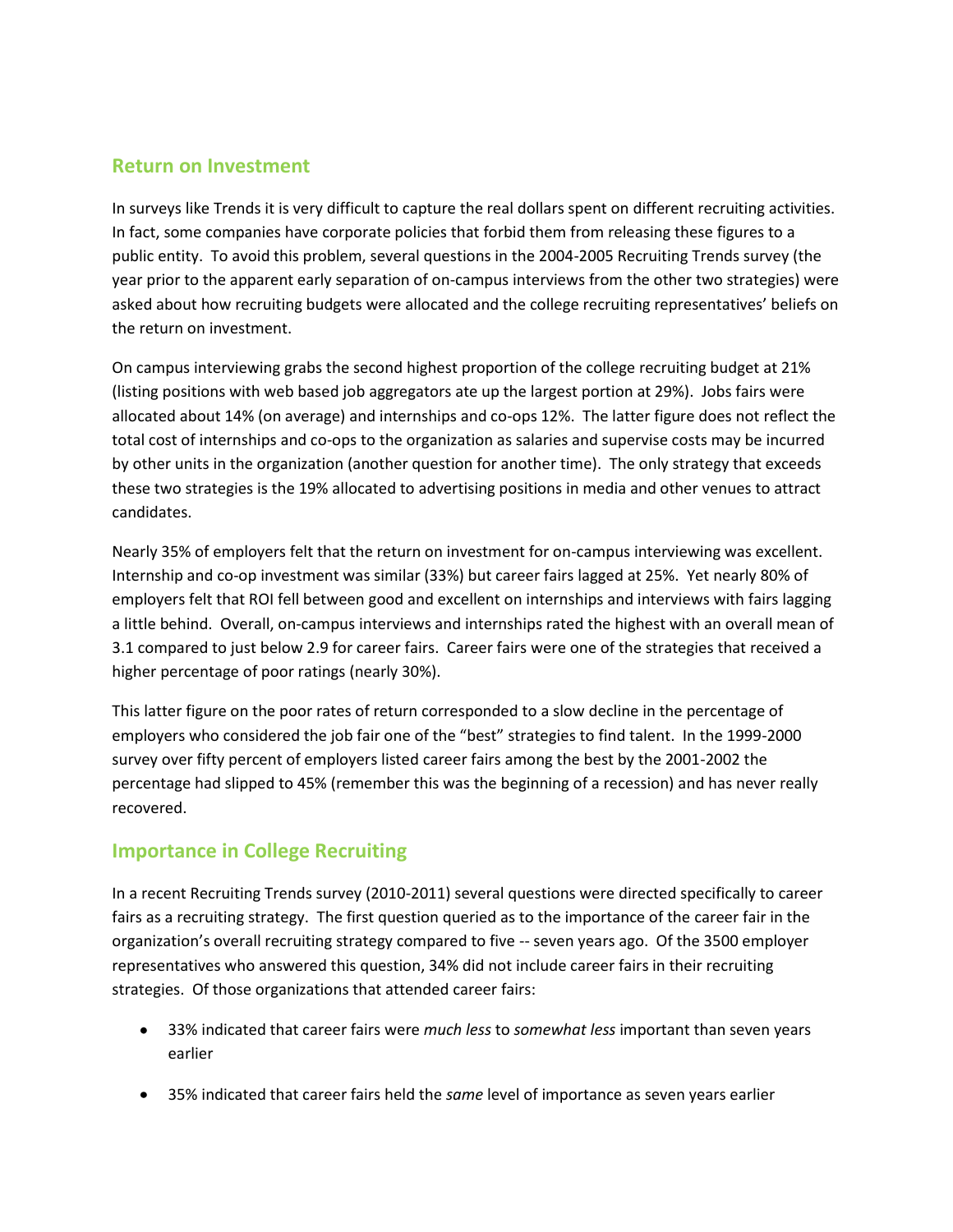32% indicated that career fairs *somewhat more* to *much more* important with several organizations noting that career fairs were their key recruiting strategy.

Several organizational characteristics influence the use of career fairs as a recruiting strategy. Size certainly makes a difference with large organizations much more likely to place more importance on career fairs than small organizations. Consider the result that 39% of organizations with more than 4,000 employees consider career fairs to be more important (to some degree) in recruiting than seven years ago while only 28% of very small organizations (less than 10 employees) consider it to be more important.

Table 1. Comparison of Current Importance of Career Fairs with Seven Years Ago By Organizational Size (%)

|                          | <b>Very Small</b><br>Org. | <b>Fast Growth</b><br>Org. | <b>Small Org.</b> | Mid-size Org. | Large Org. |
|--------------------------|---------------------------|----------------------------|-------------------|---------------|------------|
| Less Important           | 29                        | 34                         | 32                | 34            | 31         |
| Same<br>Importance       | 43                        | 36                         | 35                | 34            | 31         |
| <b>More</b><br>Important | 28                        | 30                         | 33                | 32            | 39         |
| <b>Mean</b>              | 2.94                      | 2.96                       | 2.99              | 2.99          | 3.19       |

Regional employers and organizations with global recruiting initiatives placed more importance on career fairs than organizations who recruited across the U.S. All regions were not reporting the same level of importance. Employers from the Northwestern U.S. felt that career fairs were becoming less important as a recruiting strategy; employers in the Great Lakes, Southeastern U.S., and the Southwestern U.S. indicated that career fairs held the same level of importance; and in the Northeast, mid-Atlantic, and south central regions career fairs were increasing in importance.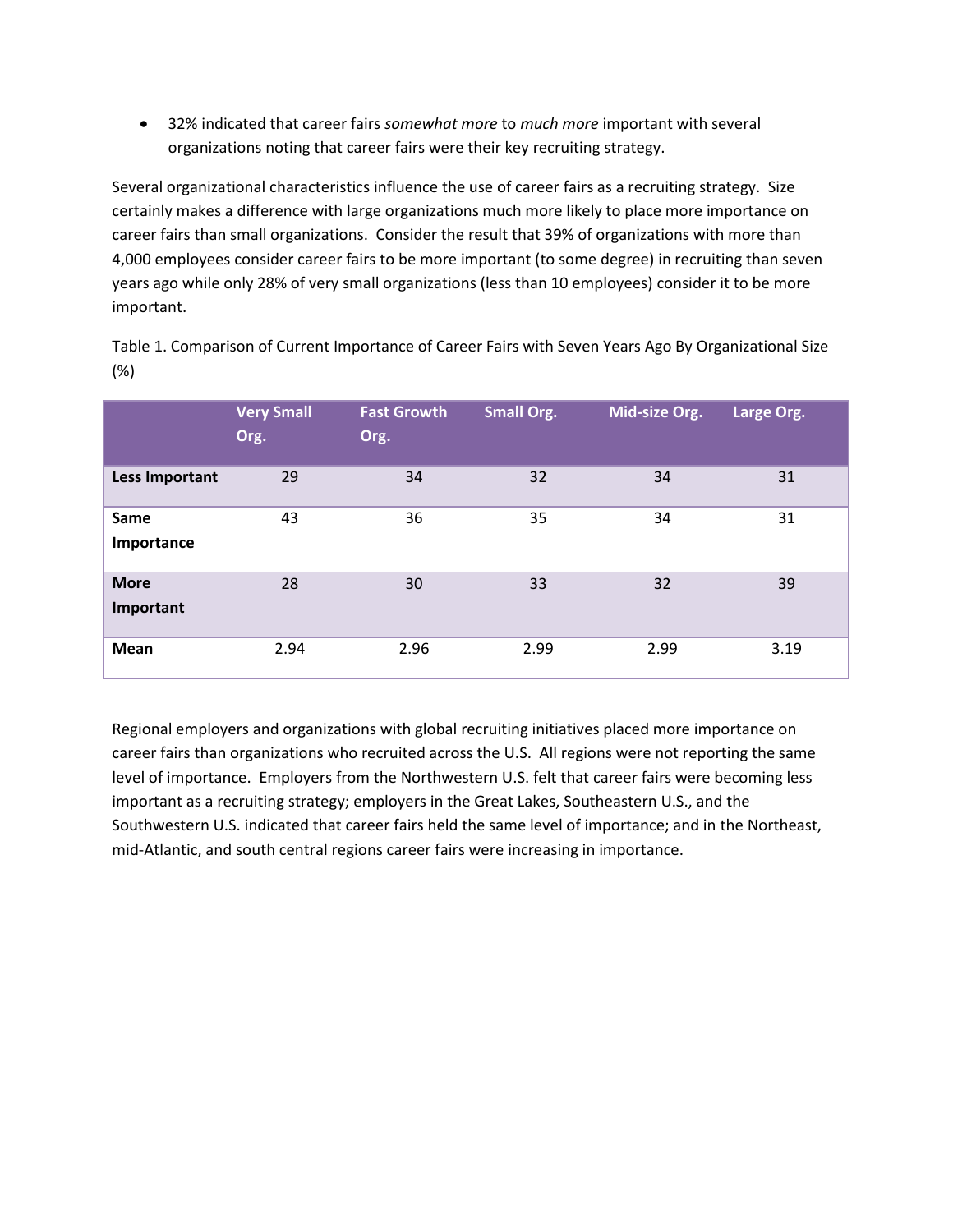|                          | <b>Global</b><br><b>Recruiting</b> | <b>USA</b> | North-<br>east | Mid-<br><b>Atlantic</b> | Great<br><b>Lakes</b> | South-<br>east | <b>Upper</b><br><b>Plains</b> | <b>South</b><br><b>Central</b> | North-<br>west | South-<br>west |
|--------------------------|------------------------------------|------------|----------------|-------------------------|-----------------------|----------------|-------------------------------|--------------------------------|----------------|----------------|
| Less<br>Important        | 39                                 | 35         | 29             | 30                      | 34                    | 34             | 28                            | 27                             | 35             | 38             |
| Same<br>Level            | 19                                 | 34         | 36             | 33                      | 32                    | 32             | 39                            | 39                             | 29             | 35             |
| <b>More</b><br>Important | 42                                 | 32         | 36             | 37                      | 34                    | 34             | 33                            | 35                             | 36             | 27             |
| <b>Mean</b>              | 3.11                               | 2.98       | 3.13           | 3.14                    | 3.01                  | 3.01           | 3.11                          | 3.12                           | 3.04           | 2.85           |

Table 2. Level of Importance Associated with Career Fairs as a Recruiting Strategy; Geographical Comparison

The following figure lays out how different economic sectors use career fairs based on their increase or decrease in hiring projections for the 2010-2011 academic year. The vertical axis is hiring projection for the sector with the figure being positive above the origin and negative below the origin. The horizontal access is the level of importance in career fairs as a recruiting strategy with the origin reflecting the midpoint or *same* position (3 on a 5 point scale). Those circles to the right of the origin tend see the career fair as more important than five to seven years ago and those to the left view fairs as less important.

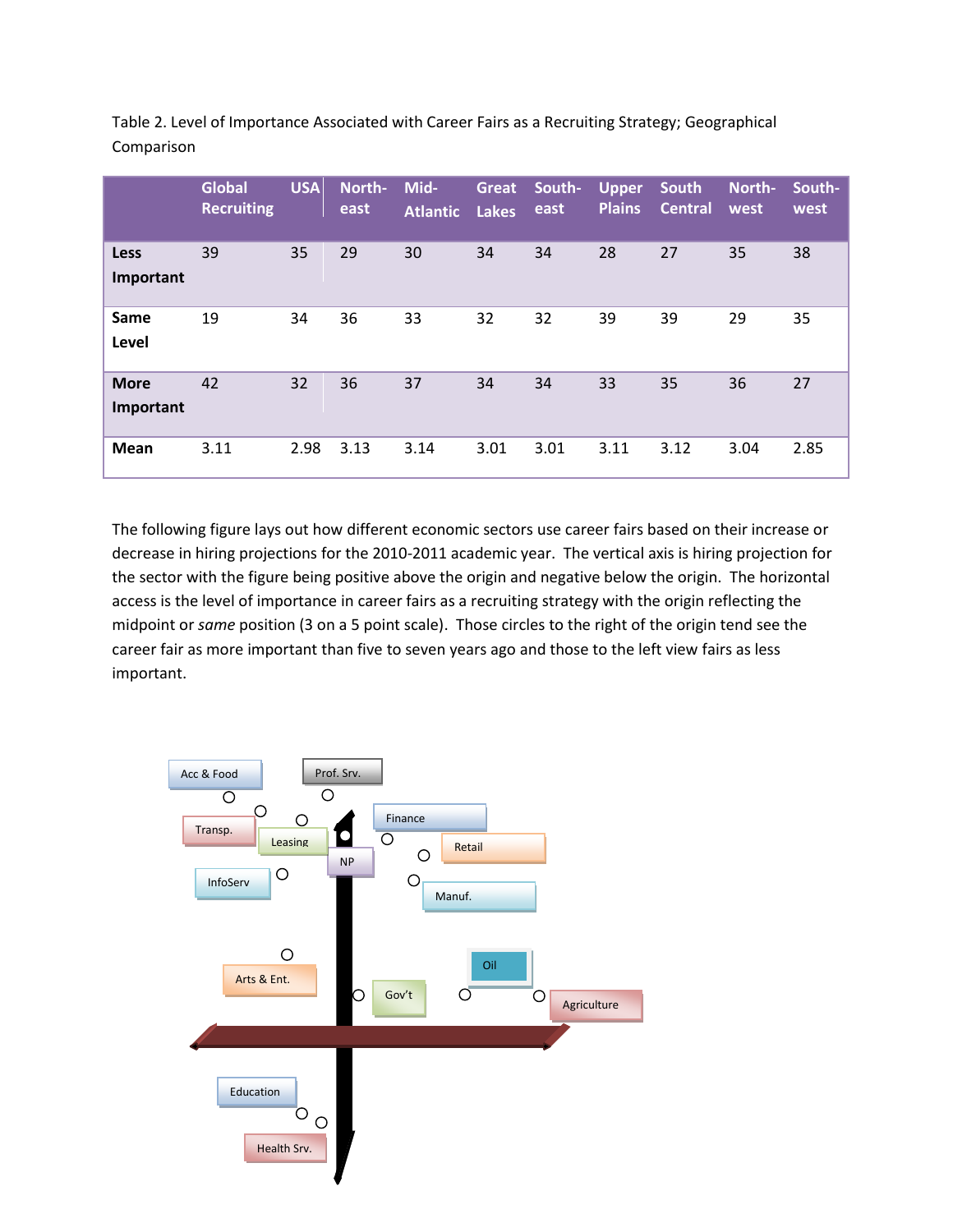While this is a whimsical figure, several interesting points can be made.

- The old guard industries that laid the foundation for college recruiting in the early post-WWII era continue to emphasize career attendance as a key strategy, especially agriculture, oil, manufacturing, finance, and retail.
- Sectors which correspond to the new economy that include information services, professional & scientific services, non-profits and arts & entertainment place less emphasis on the career fair.
- The direction hiring projections take may not influence career attendance. If manufacturing should retrench or decrease hiring, for example, recruiter representatives from this sector are still likely to attend the career fairs at their core colleges.

## **Why we like career fairs!**

Over 2000 employers provided their comments to the query on what makes career fairs attractive. All the responses were grouped around several common themes. Two themes dominated the comments. The first theme was **access to students**. Many employers felt more comfortable and personable meeting students face-to-face (37%) which removes the ambiguity of resumes, phone calls, and other indirect methods of contact. A relationship is established that can be built upon during later stages of the recruiting process. Being able to see as many candidates as possible in a short period of time (14%) was important for those organizations that need to develop a large candidate pool in order to meet their yearly hiring targets. Career fairs made it easy to meet potential candidates if the organization did not have a regular presence on campus or cannot regularly visit campus because of limited recruiting staff (10%). Finally, employers hoped to find that excellent, one-of-a-kind, candidate that has eluded them (6%). A comment by a recruiter in the latter group brought up memories of the movie 10 where the waters parted and the perfect woman (Bo Derek, remember) walked onto the beach.

*"Networking with potential applicants for positions available in the future years, not just the current recruiting year. Applicants may be potential candidates for positions upon graduation, or after they have gained a few years of experience. Also develop relationships with faculty who can refer and recommend potential recruits to us."*

Career fairs, engendering thoughts of parting masses of bodies for the one candidate they have waited all night for, strengthened the need that **building a presence on campus** would raise the odds that those perfect 10s will be found. Establishing and enhancing the organization's visibility (branding) among students raises their awareness of the company (24%) allowing representatives to provide students with valuable information about the organization, including internship opportunities and future positions they will be recruiting for (11%). This second theme that stresses connections through fairs with faculty, career services, and other key contacts (5%) and establishes relationships with younger students who may eventually enter the organization's talent pipeline (4%).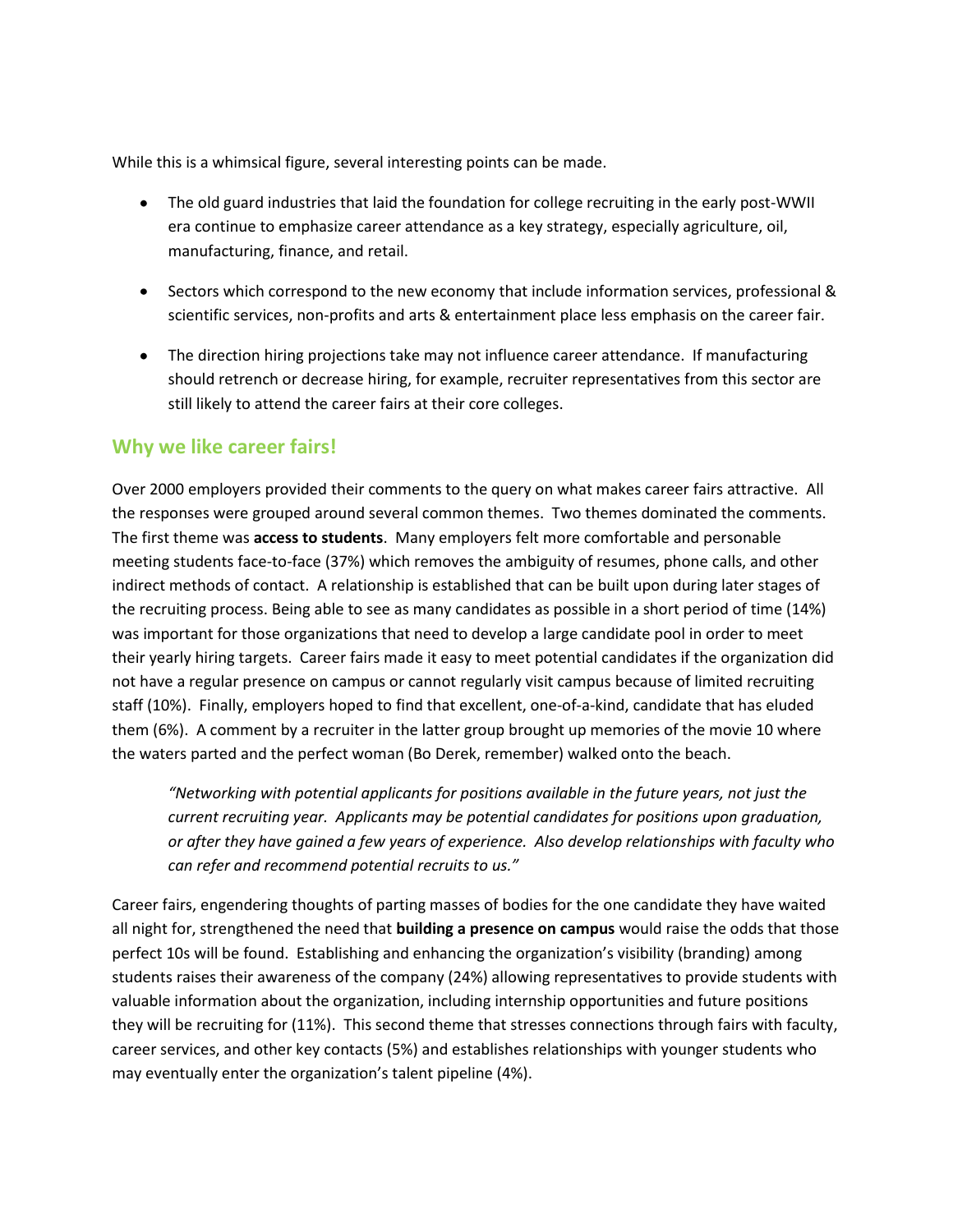*"The on-campus career fair provides candidates an opportunity to meet recruiters face-to-face. The face-to-face contact provides both the recruiter and candidate the opportunity to know each other at a personal level. Most candidates still make their decision to join an organization based on the skills of the recruiter."*

# **Why we hate career fairs!**

Employers were not shy about telling us what they did not like about career fairs. Nearly 2000 respondents provided their reasons that were sorted into several major themes. The first theme was the cost associated with attending fairs in terms of both dollars and time.

- **Direct Costs**. The costs of travel, lodging, and meals associated with staff assigned to fairs (19%). Even when staff from facilities closer to the fair sites can serve as representatives, the costs still added up. As more fairs are being crammed into the recruiting season and as the schedule becomes denser with fairs at different schools right on top of each other, human resource departments (if the organization even has one) are indicating that a larger proportion of the budgets are going to fairs.
- **Direct Time Costs**. Time away for the office for managers and alumni representatives is not always an ideal option for many organizations (28%). Many of the organizational representatives leave their designated responsibilities for the short period of the fair. This work still has to be done and that is usually during the evenings after the event in their hotel rooms or on the weekend upon their return. Some companies reported that they are having increasingly more problems getting staff to attend fairs because they cannot rearrange work or are reluctant to do so. Again with more fairs the pressures mount on the staff that does attend.
- **Direct Costs – fees**. The career fair fee assessed by the college or university should appear above as part of total direct costs. The fact that many representatives complained about the rising costs of campus fees served to highlight the issue separately (32%). Colleges and universities seem to be raising fees yearly, reaching a level where employers are being to balk at the price. This issue appears to be linked in the same comment to the decline in the quality of students attending the event and the poorer planning that seems to go into so many of these events.
- **Time**. Another aspect of time surrounds the fair itself. They are scheduled at times few students can attend. Faculty refuse to allow students to leave class to attend fairs, even from heavily demanded majors in engineering and business (13%). The length of the fair is too short to allow meaningful conversations with students (10%) and because of the mass of students (many just strolling through) short fairs seem more like a cattle auction (10%).

**Students** generate a number of issues for employers as many observers might expect. First, many students come unprepared for the fair. They lack the skills and experiences required by the employers (16%). Too many are undergraduates who have no understanding of why they are there which wastes representatives time (12%).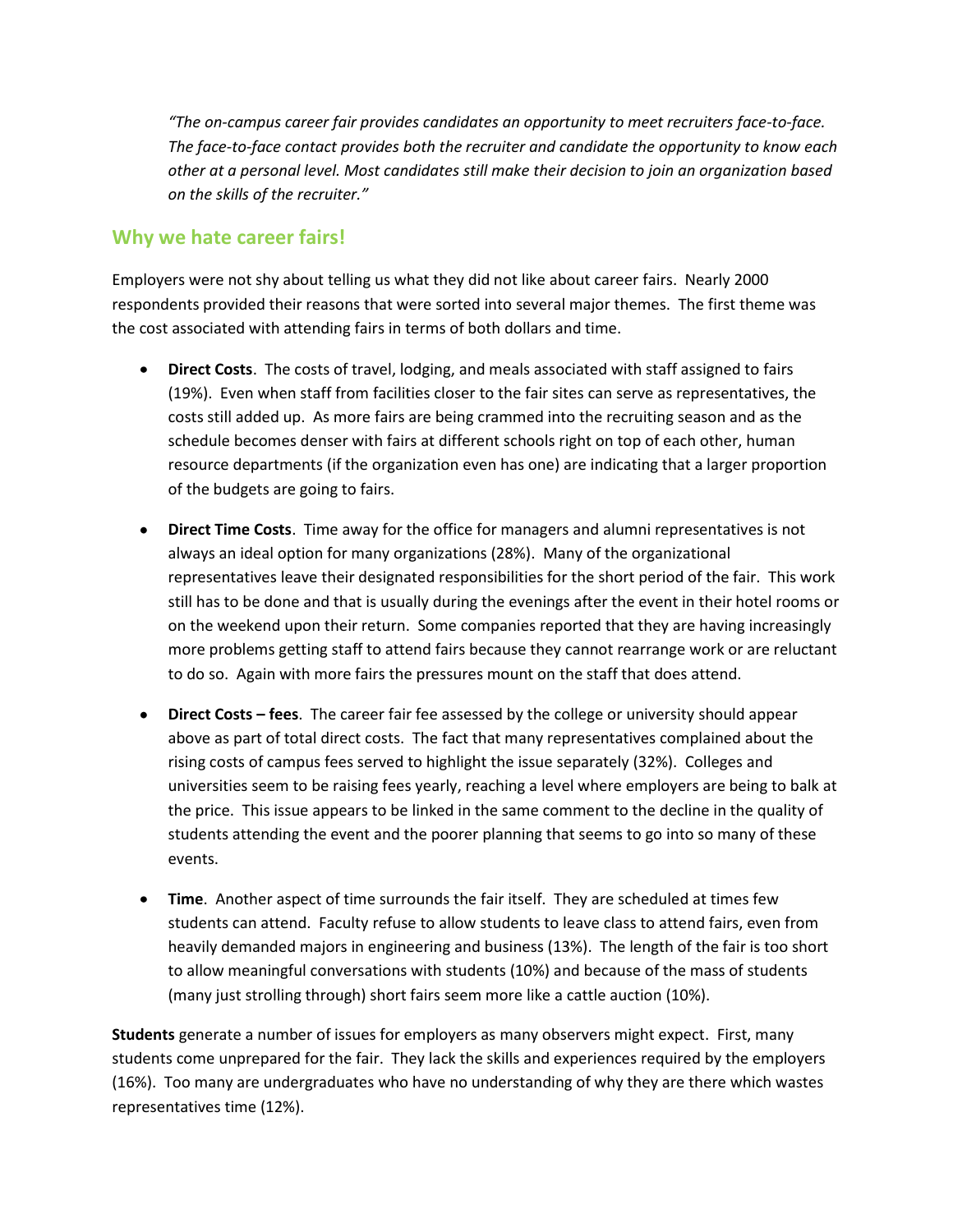*"Being overwhelmed by student flow and having those students that didn't research what we are recruiting for, therefore just stop by the table to chat. Yet they have no interest in pursuing a career with us."*

Because many fairs have little structure (they are not for defined majors) employers have to converse with many students to find the few that are interested in possibly working for the organization (15%). Finally, students do not seem too motivated even when they attend (10%), if they attend at all (10%).

*"Big time commitment, most of which is spent talking to students who have no interest in our jobs or any jobs."*

*"It doesn't present a realistic environment for students and recruiters to meet. The cattle callapproach doesn't give enough time for some students and others, who might be shy, would avoid the opportunity to meet with us."*

The problem with poorly prepared students, dazed and confused underclassmen, and poor attendance is the image employers' form of the students from that particular college or university. A number of employers mentioned the negative image they left with based on the way students presented themselves (18%).

*"Candidates are not prescreened, efforts are not targeted, and the highest quality candidates often do not attend."*

A troubling problem for many employers is the apparent lack of quality candidates who attend the fairs. In fact, some employers now believe the best candidates are not even active in the recruiting process and avoid fairs. There may be some truth in this belief. Prior to his retirement, Larry Hanneman, director of engineering career services at Iowa State University, was researching this question. From his preliminary findings within the College of Engineering, a number of engineering students returned from their internships and co-ops having already accepted job offers (personal communication). He found that these students opted out of the interviewing process and did not even register with the career office. While his retirement precluded the completion of this study, his evidence, as well as anecdotal observations, suggests that employers may be correct in their assumption that many top candidates are sitting out the career fairs.

*"Rarely meet candidates who are ultimately hired. Most new employees are hired through internships or interviews who did not attend the career fair."*

The structure of the fairs also received attention, as alluded to above. Issues surrounded poor planning, including scheduling, location, chaotic atmosphere, and poor choice of time of year (18%). The huge fairs presented problems for small employers who feel they are pushed to the side (15%), given poor locations (8%) and generally felt unwelcomed.

*"I really rue the loss of the old career services office. They employed people who really knew their students and could put small employers like us in touch with just the right candidates. Or they*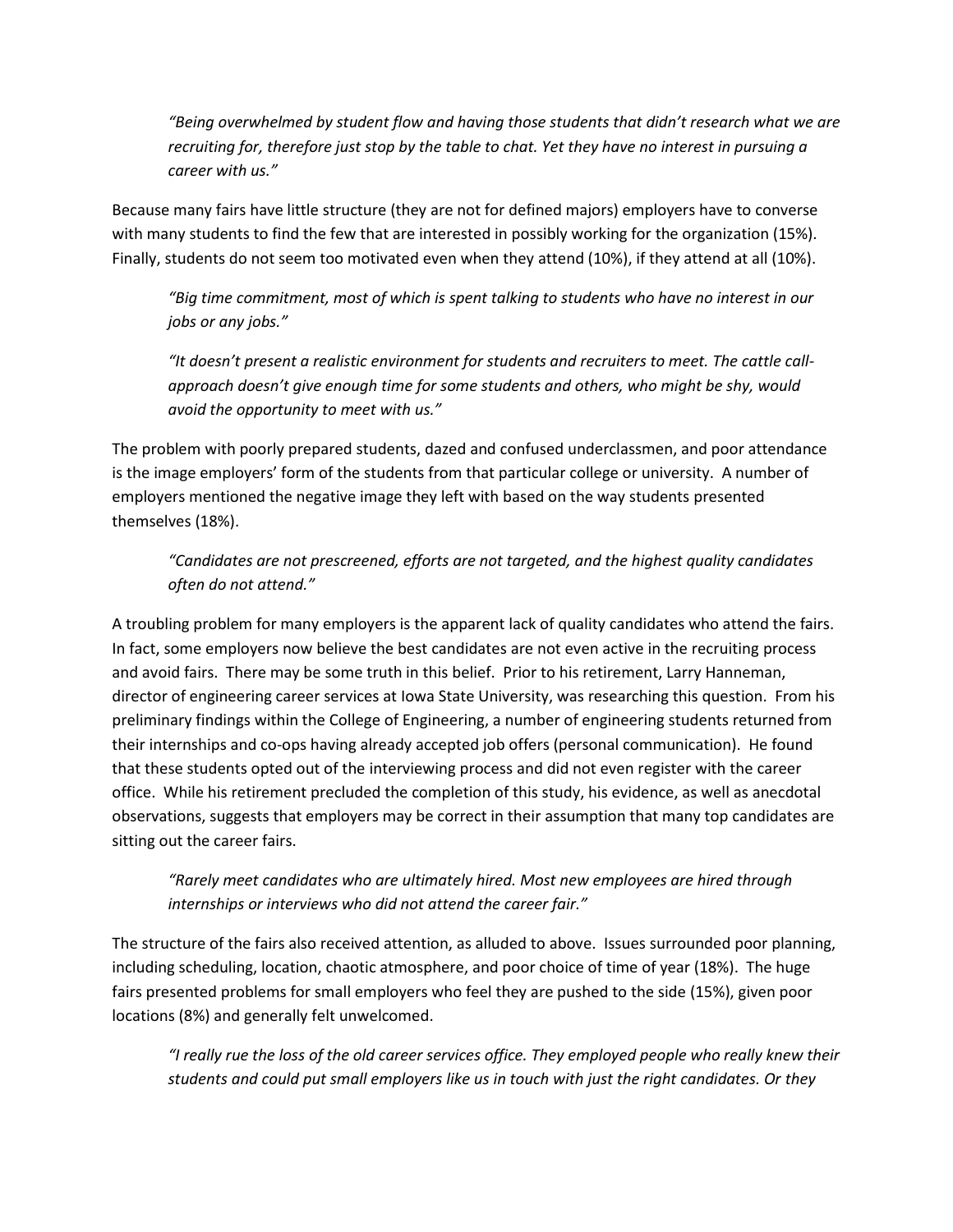*could put out flyers and email blasts to the campus body that actually got their attention instead of me just putting ads into a depersonalized job board system."*

*"Larger corporations get all the attention and as a small company we had very little response from fairs. A company like Google or financial institutions gets the majority of the interest and time of students."*

Employers also direct their frustration at their peers who attend fairs knowing they do not have either internships or full-time positions to offer. These companies aggressively court students and distract them from visiting companies that actually have opportunities (again small employers stressed this).

*"Aside from the travel time out of the office and travel costs, I am extremely disappointed at the level of service provided by career services offices. I have been out of recruiting for 15 years and at my first fair I felt like things had not changed. The potential advantages provided by technology are absent to a stunning degree. The career offices are failing to provide useful preregistration information and are still using system that was used 15 years ago."*

# **What can we do to improve the career fair?**

Employers were next challenged to make suggestions on improving the career fair environment so that it is more productive for their staff. Nearly 1500 employers offered their suggestions. Employers do not want to have to make multiple trips to campus to handle major specific fairs. Rather they would like the typical one day fair or multiple day fair to be restructured into meaningful segments. The segments they are concerned with are internships, full-time candidates and invited or targeted candidates. A typical one day fair would designate the first 90 minutes (assume a four hour fair) solely for the purpose of internship and co-op recruiting (and other forms of pre-professional experience) that would target sophomores, juniors, and seniors who were prepared to discuss opportunities. All other students would not be admitted. The venue would then be cleared and the next 90 minutes would be recruiting for full-time (entry level) positions would take place. This would be restricted to seniors and recent graduates.

The final segment would be for invited students. Employers want the opportunity to meet with preselected students who they have invited for in-depth conversations. They seldom have time for these types of interactions under the current career fair format.

To reduce the chaos further, employers strongly suggest removing students who are strolling through the event to see what is going on, fulfilling course requirements (extra credit), and trying to job start their job search. This venue, they believe, is poorly designed for these activities. Several employers made the suggestion that prior to the fair employers present to groups of students in classroom information about careers in their company, the experiences they require, and skills necessary to be competitive. Rather than the student mulling around, the employers can move between rooms (like every 15 minutes) so these students can see a variety of employers. One employer suggested theme classroom that are hosted by several organizations in that theme. The bottom line is twofold: to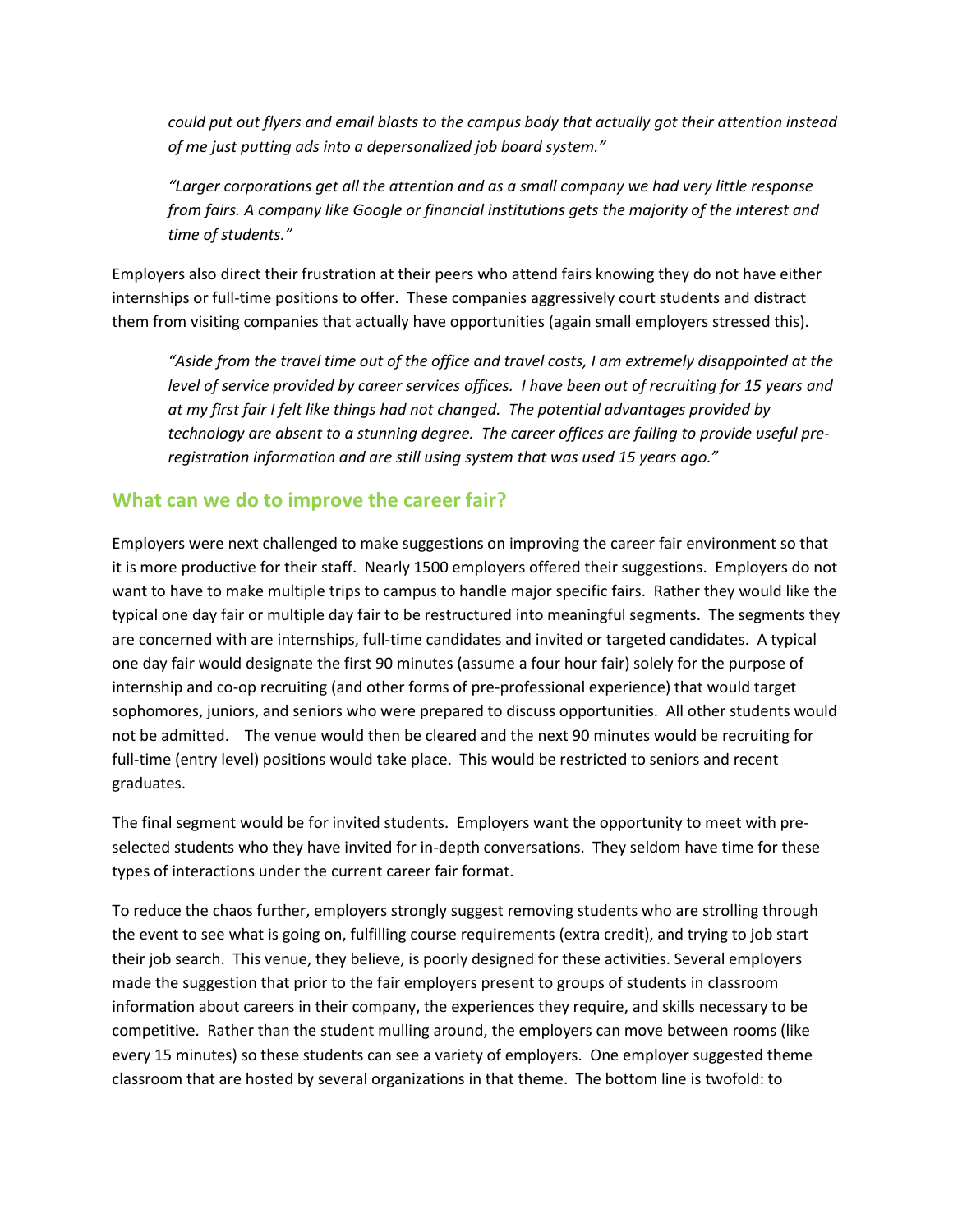continue to help students make career decisions and to reduce the clutter in the fair to maximize employer time.

Some intriguing options were presented that would be appropriate at the right schools. Instead of a career fair dedicate the month of October for employer awareness, as several coalition members due. Each day one or two employers (who would typically attend the fair) visit campus and the entire day is focused on them. Students have opportunity to receive a general overview of the company and then meet in smaller groups with representatives from areas of the company they would work for. Several respondents who have participated in these events raved as to how productive they were. I recently attended one of these events on a coalition member campus. Several hundred students turned out (the pizza was excellent); managers from each of the organization's functional areas had an opportunity to talk in-depth with about 50 students. For a large school this option may not be practical; but for a small school that struggles to sustain a career fair this approach may have merit.

Better use of technology was encouraged by many respondents. Several suggested that career services employ technology to target students and match them with appropriate companies. Technology can be used to prepare students for the event by familiarizing them with companies who will be attending. Technology can also be used to replace the traditional on-campus fair. Nearly 10% suggested wider use of virtual career fairs. Even though this option has not been adopted by most employers, use is inching up.

Some companies who are deemphasizing their presence at career fairs are opting to strengthen their internship programs, to visit freshman and sophomores in various settings, and to target smaller groups of viable candidates to work with. These companies will actually spend more time on campus, just not in the usual places.

Some employers would like to see a ranking system for seniors, like one used in the NFL draft (not my agent model) where each student is ranked based on a set of criteria that could include GPA, leadership experience, internship experience, work experience, extracurricular activities, and faculty recommendations. The rankings could then be shared with corporations so they have information on who to target. This option while intuitively appealing (assumption that rankings make things easier) but probably is not practical given legal and economic factors, plus faculty and career staff time to prepare the evaluations. What happens when a top rank candidate fails? Like the NFL, a number of first round picks do not make it. Yet, sixth round picks often become All Pro. For these picks, the organization will have to work harder to make a match which may involve an element of risk; with training and coaching the recruitment of that candidate will pay off. A ranking system will not work unless all parties are prepared to work hard to build into young adults the capacity to succeed. Rankings seldom tell us that.

#### **Thinking about the near future**

This report reviewed information collected over the last few years about how employers currently perceive career fairs as part of their strategic package of tools to identify and recruit college talent. For some observers no surprises pop out from the results that have been presented. To others this may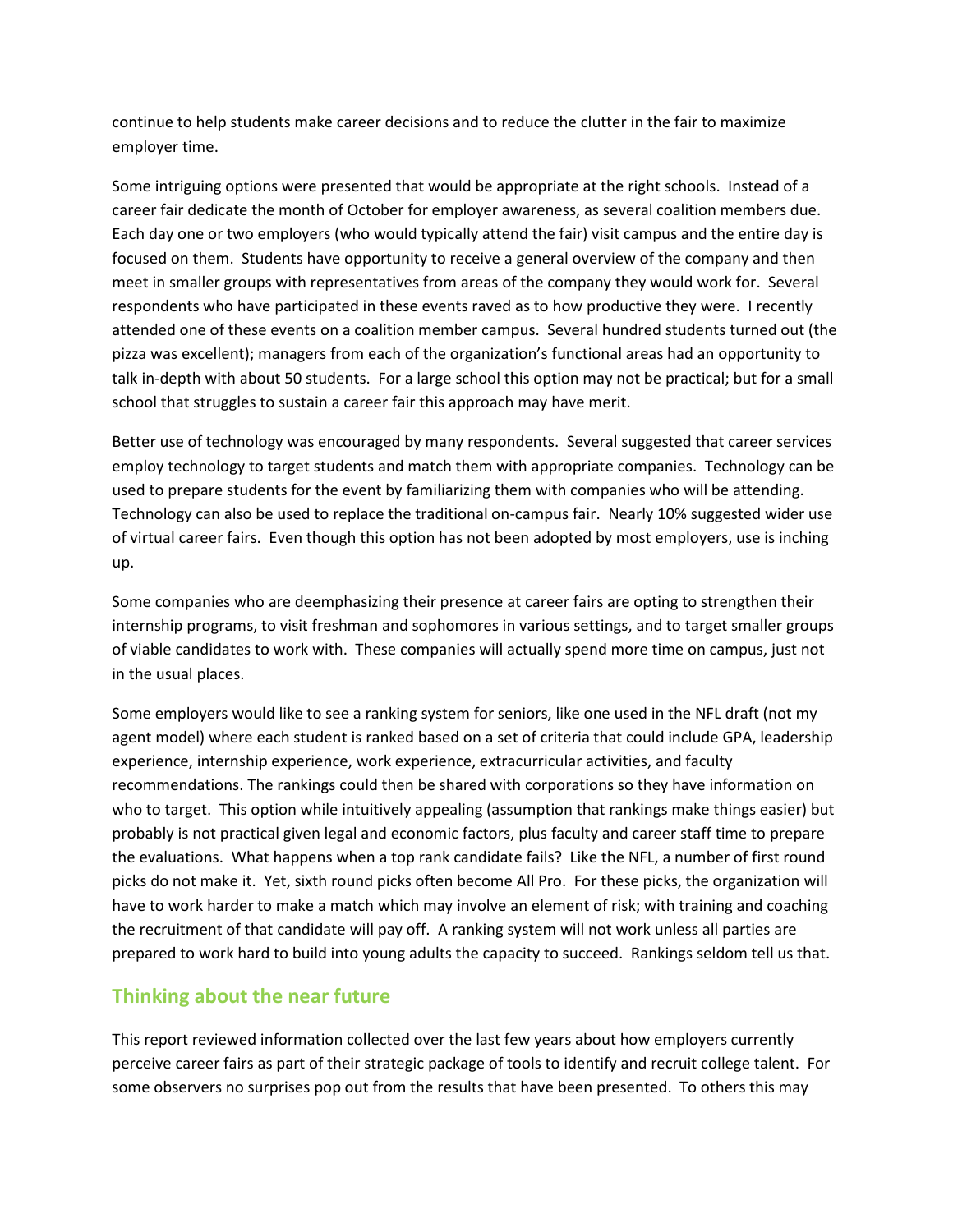give pause for reflection on current career fair practices and offer an opportunity to evaluate the desired outcomes of hosting or attending such an event.

The first observation that was striking to the authors was the separation of on-campus interviewing from the career fair. The senior author has long held the belief, based on years of experience that career fairs lead to interviews and eventually jobs. In a very early study during my tenure with the Institute, I conducted a study on the influence of on-campus career activities in obtaining employment (paper is in archives). The results showed that approximately 25% of the graduating class could attribute their starting position to engagement with employers through Career Services. The percentage was higher in engineering (about 55%) and business (about 40%). An interesting finding was that about 20% to 30% of those students who obtained job offers through campus interviewing turned them down and took a job they sought themselves or through a family member. A replication of this study seems warranted with this shift in the focus of the career fair. We can hypothesize that the number of students obtaining positions is the same as in the earlier study but the origin of the offer has shifted from the on-campus interview to the internship.

A second insight that raised the interest of an economist, like me, was the self-reported lower return on investment on career fairs as reported in both 2005 and again in 2012. Multiple motives dilute the need to justify career fair attendance from the economic perspective of identifying talent for the organization. Organizational branding is a powerful motivator to establish presence among students. However, determining whether the career fair is the best way to establish one's brand is difficult. I have not seen a study that examines career fair as a branding activity. It is possible some of the marketing and branding gurus at a company like TMP might have this information. It would be interesting to compare branding activities because the bottom line on career fairs makes it hard to justify attendance at so many fairs.

Career fairs are the financial life blood of many career centers, especially at large public institutions. To cut off this source of funding would be suicide. Having career fair attendance slowly erode, cutting into revenues, would also be disastrous. Career fair planners need to take into consideration some of the suggestions employers have made to improve the career fair environment. Centers need to have honest discussions about the role of the career fair. They have too many objectives that have muddied the waters. In the long run none of their students may be well served. Employers in particular want the drifters moved out of the event into side events. The fairs need to be better focused regardless of how the event is stratified or segmented.

I remain optimistic that career fairs can continue to play a constructive role in facilitating the transition from college into the workplace. I do believe that attendance will continue to decrease as some employers adopt more effective recruiting strategies. The career fair will become the domain of organizations that need to meet and greet a large number of students in order to meet their yearly hiring targets. Organizations that also have to jump start their college recruiting programs which have been on hiatus because of the recession will leverage career fairs which they may be able to do with smaller, less experienced staff.